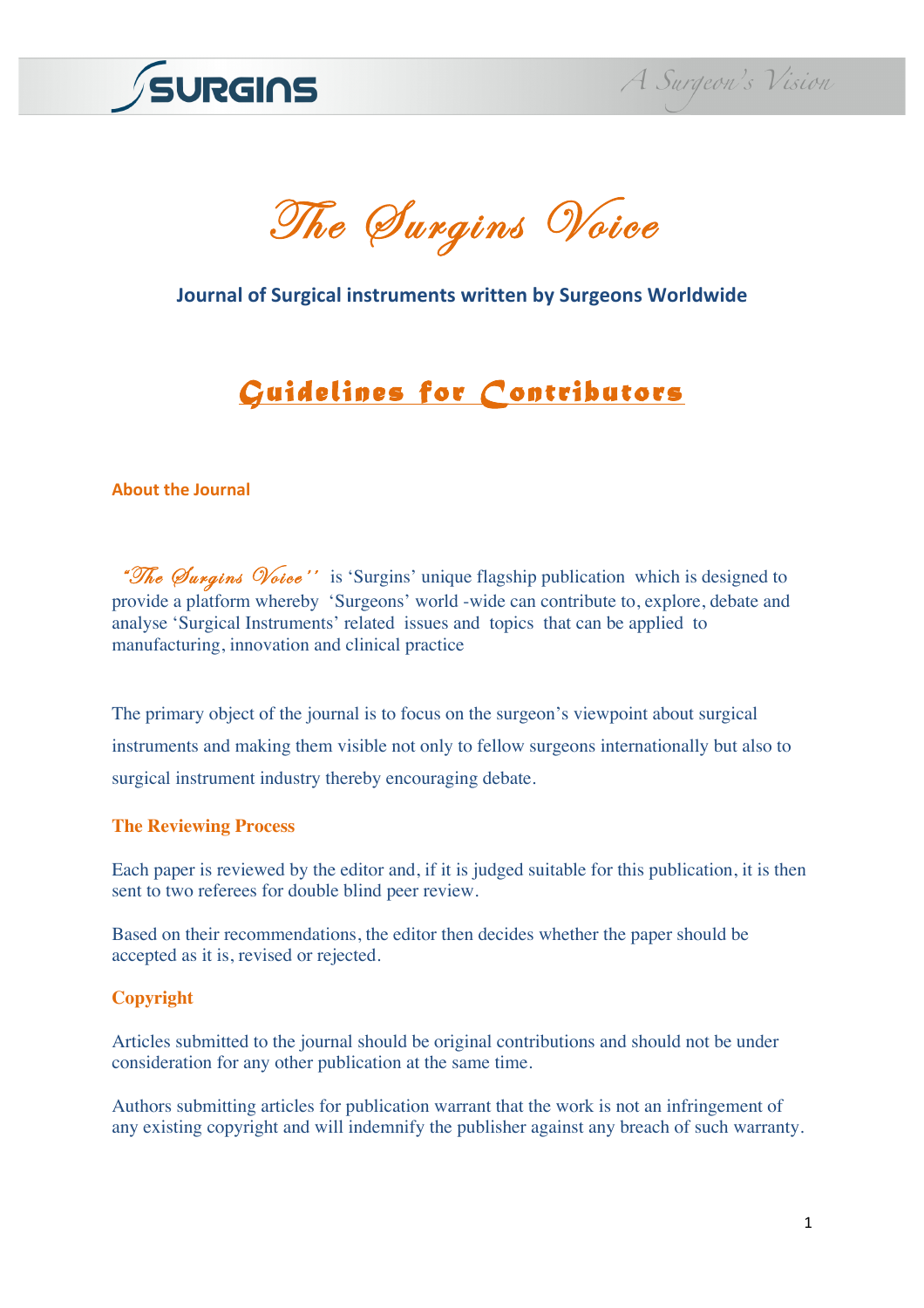



For ease of dissemination papers and contributions become the legal copyright of the publisher unless otherwise agreed.

# **Manuscripts**

All papers should be typed using double line spacing with wide margins on both sides of the page and leaving a space between paragraphs.

Ideally the paper should be submitted on CD or by email. It should be saved in Microsoft Word. Pages should be numbered.

For purposes of confidentiality, author identifications should appear only on the front sheet.

## **Research papers:**

Research papers must include:

A clear statement of the research question(s) or aims of the study; An indication of the background or rationale for the study; A summarised literature review – if appropriate for the research design used; Ethical issues and approval; details of methods and tools used including any pilot studies;

Findings and Analysis, including the application of criteria of validity and reliability and the avoidance of bias; outcome measures; study limitations; discussion and recommendations or conclusions.

# **Critical reviews:**

Critical reviews of literature relevant to Surgical Instruments are welcomed.

These should be structured under appropriate headings to guide the reader through the aims, literature search strategies and conclusions of the review, pointing out its comprehensiveness and limitations.

# **Research News:**

Research news is intended for short reports of current research.

Reports should be no more than 500 words and may include three references and one figure.

Reports should state the aims and objectives of the research, the methods and the potential implications of the findings.

Other newsworthy items and book reviews may be submitted for consideration.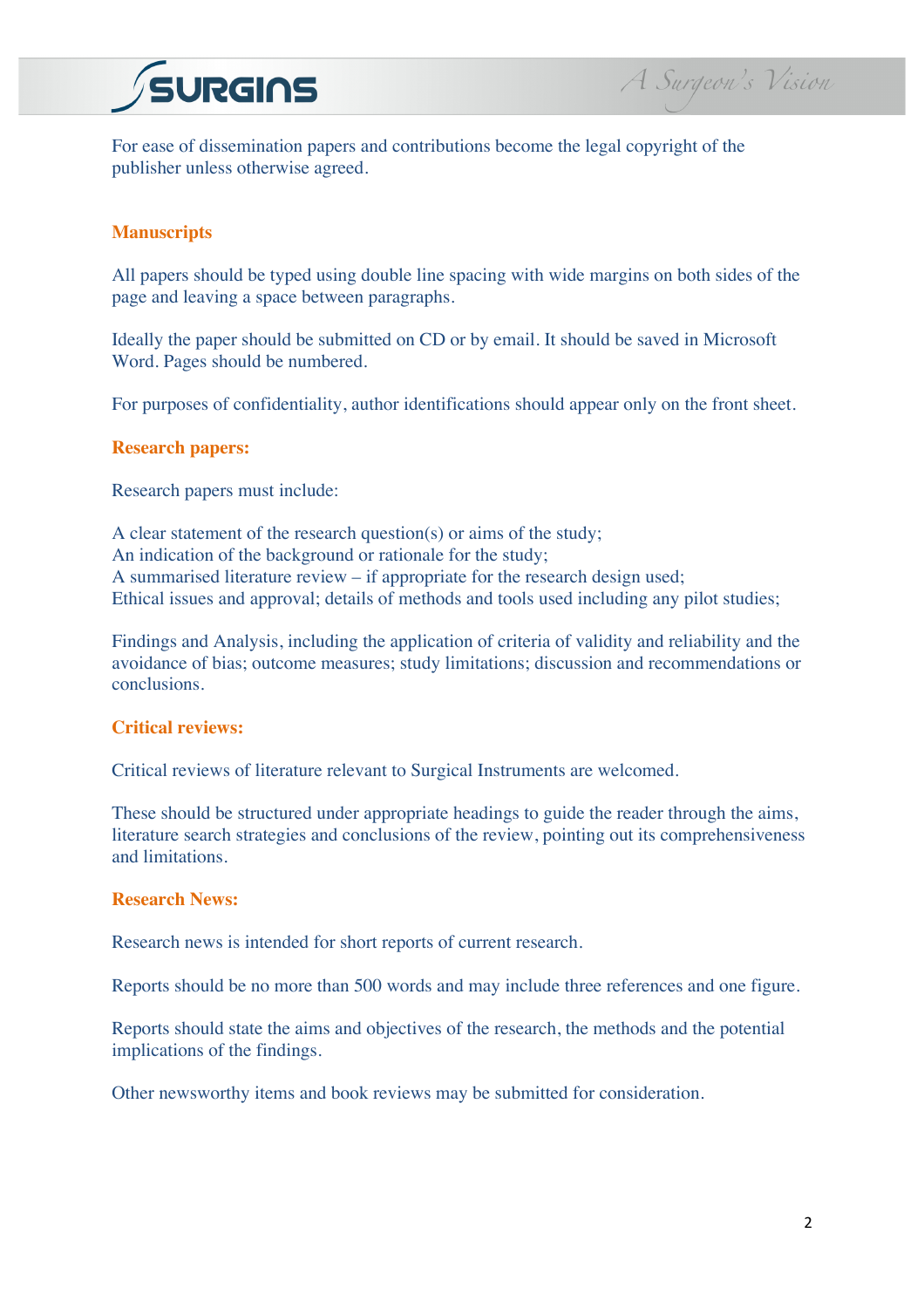

# **Letters to the Editor:**

Letters are welcome on any surgical instrument related subject.

#### **Format for research papers and reviews**

# **Front sheet:**

This should carry the title of the article; a shortened title; authors' first names, any other initials and surnames in the order in which they are to appear in the publication; professional and academic qualifications; positions and places of work relevant to the article; a contact author, with address to which all correspondence should be sent, telephone number and email addresses.

Details of sources of research funding should be included where relevant.

#### **Abstract:**

All manuscripts should begin with an abstract of 300 to 500 words, which should give a brief outline of the content of the article, including its main findings and recommendations.

#### **Keywords:**

All articles should give up to six keywords which will be used for indexing purposes.

#### **Figures and illustrations:**

These should be supplied on separate sheets with clear instructions indicating their placement in the text.

Illustrations should be submitted in the form of completed artwork suitable for reproduction, not photocopies.

If illustrations are in digital format please supply in high resolution .jpg format. Black and white photographic prints are acceptable.

Colour photographs can only be accepted if the authors bears the cost of reproduction.

Captions should be supplied for all illustrations, which must be referred to in the text.

Each figure should have a label on the reverse indicating the number of the figure and the author's name.

Figures should be numbered consecutively in order of their first citation in the text.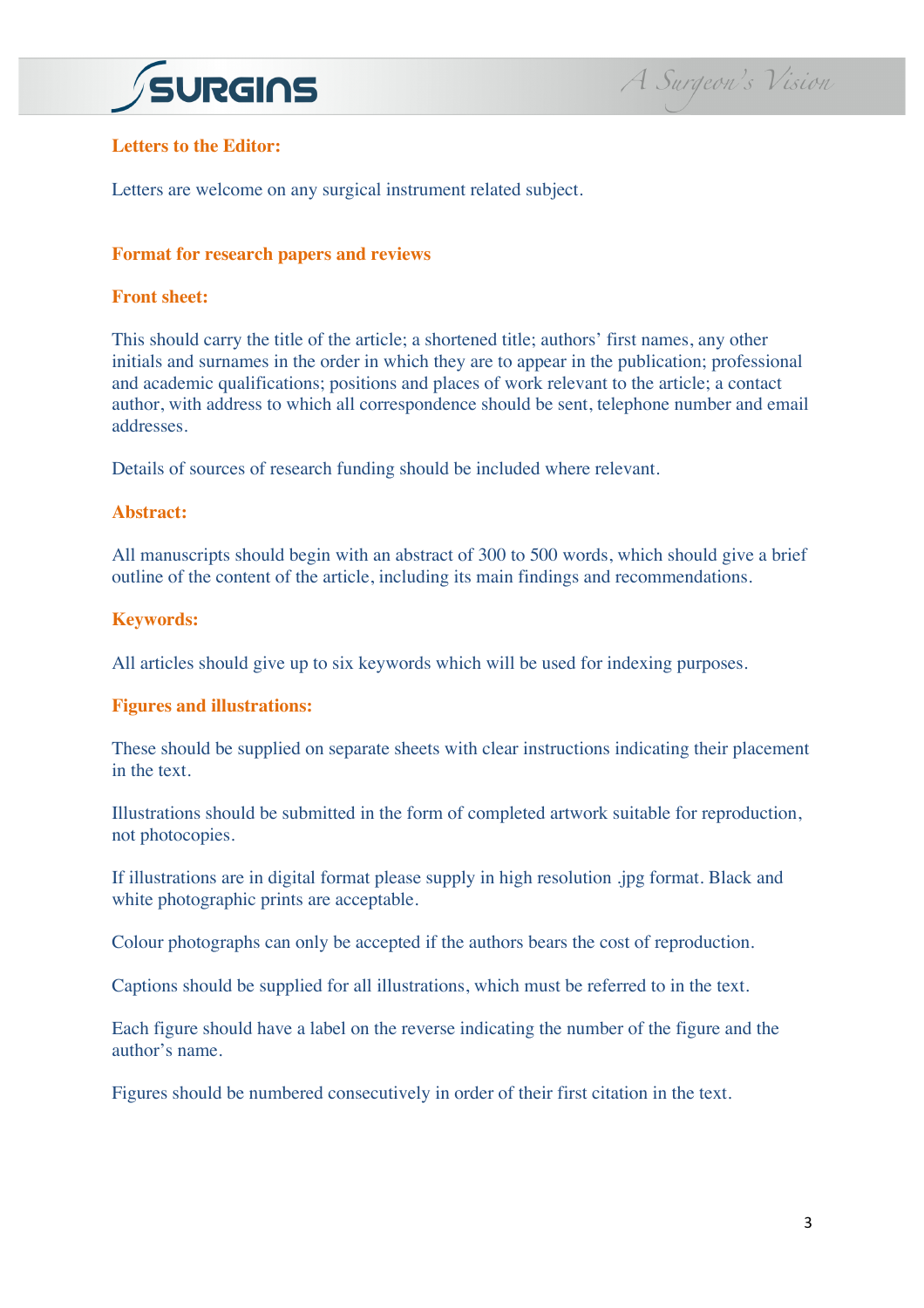

## **Tables:**

Each table must have a heading and a clear descriptive legend beneath.

Any nonstandard abbreviations must be defined in the legend. All units of measurement must be included.

Data for tables should be provided in as simple a format as possible; they should be double spaced and produced on separate sheets.

Tables must be numbered consecutively in order of citation in the text. Do not use specialised software packages to produce tables.

Pages should be numbered.

## **Permission to reproduce borrowed material**

Acknowledgement must be given where appropriate:

Reproduced by kind permission of… (Publishers) from … (Reference).

Written permission to reproduce material must be obtained by the author from the original publishers and author, and must be submitted with the manuscript.

Any fees payable are the responsibility of the author.

#### **Footnotes and appendices:**

Footnotes should not be used.

Acknowledgements for research or other funding or support should be included at the end of the paper. No personal acknowledgements will be accepted.

#### **References**

#### **References in the text:**

The accuracy of the references provided is the author's responsibility.

Citations must be only from the primary source. Bibliographic lists are not required. References in the text should be listed in chronological order and in the following format: (Howley 1994, Harris 1995, Bennet & Edwards 1996).

Where there are three or more authors the reference should be cited as (Faulkner et al 1998). Page numbers should be given for direct quotations and annotations of text over five words.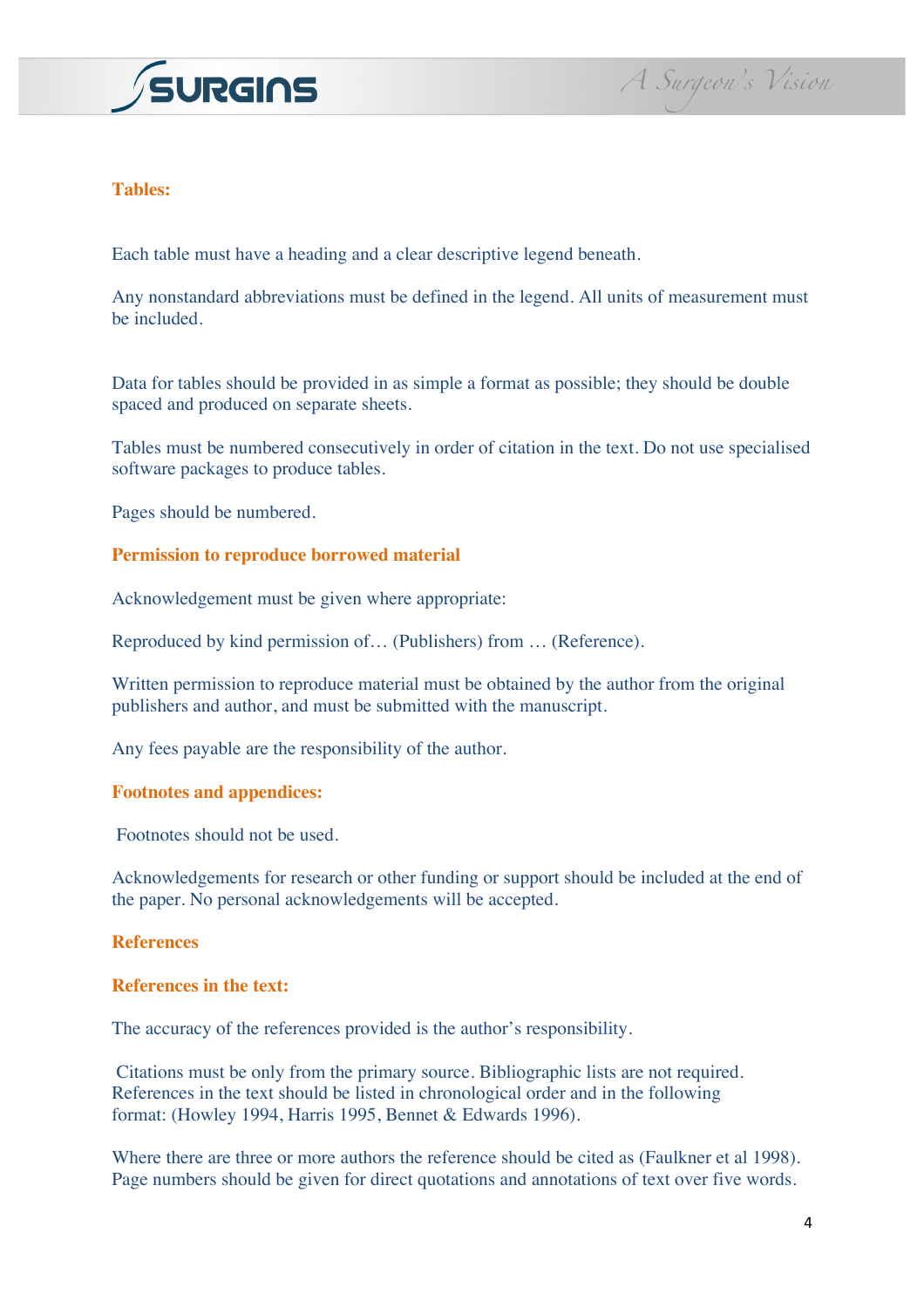

A Surgeon's Vision

# **Reference list:**

The reference list should be submitted in the format of the following examples:

## **Articles:**

Jasty M, Maloney WJ, Bragdon CR 1991 The initiation of failure in cemented femoral components of hip arthroplasties *Journal of Bone and Joint Surgery* 73(4) 551–558

#### **Books:**

Abel-Smith 1960 *A History of the Nursing Profession* London, Heinemann

#### **Chapters in a book:**

Fry ST 1985 Power, Politics and Change. In: Mason DJ and Talbot SW (Eds) *Political Action Handbook for Nurses* Menlo Park California, Addison-Wesley

#### **Internet source:**

Brief Guide: Citing References [Online] Available from: www.bournemouth.ac.uk/library/citing\_refs\_main.html [Accessed 5 August 2008]

The reference list is to be in alphabetical order. Differentiate between works published in the same year by the same author(s) by labelling them a, b, c in the order in which they appear in the text. Do not use 'et al' in the reference list.

#### **Proofs:**

Page proofs will be sent to the corres ponding author for checking.

Authors must return corrected proofs within 24 hours of receipt. Failure to do so may mean that changes cannot be incorporated. No major changes will be accepted at the proof stage.